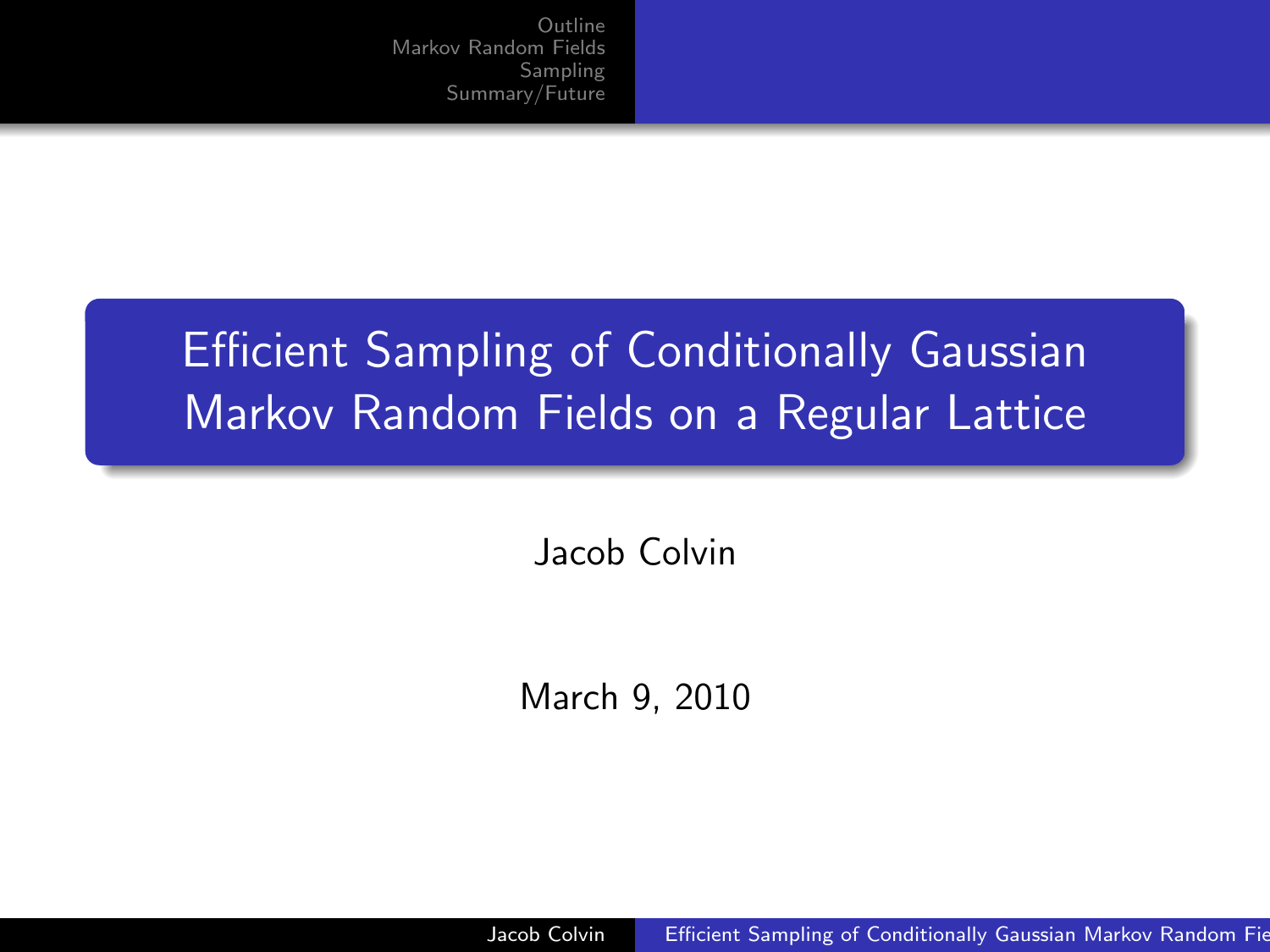<span id="page-1-0"></span>[MRF Papers](#page-2-0)

#### • [MRF Papers](#page-2-0)

#### 1 [Markov Random Fields](#page-3-0)

- **o** [Definition](#page-3-0)
- [MRF on a Lattice](#page-4-0)
- [Conditionally Gaussian MRF](#page-5-0)
- **[Percision Matrix](#page-6-0)**
- [Sparse Percision / Dense Covariance](#page-7-0)

### 2 [Sampling](#page-8-0)

- **[Naive Gibbs](#page-8-0)**
- [Directly From Joint](#page-9-0)
- [Lavine Multivariate DLM](#page-12-0)
- [Maskell, Orton, Gordon Univariate DLM](#page-14-0)

### 3 [Summary/Future](#page-15-0)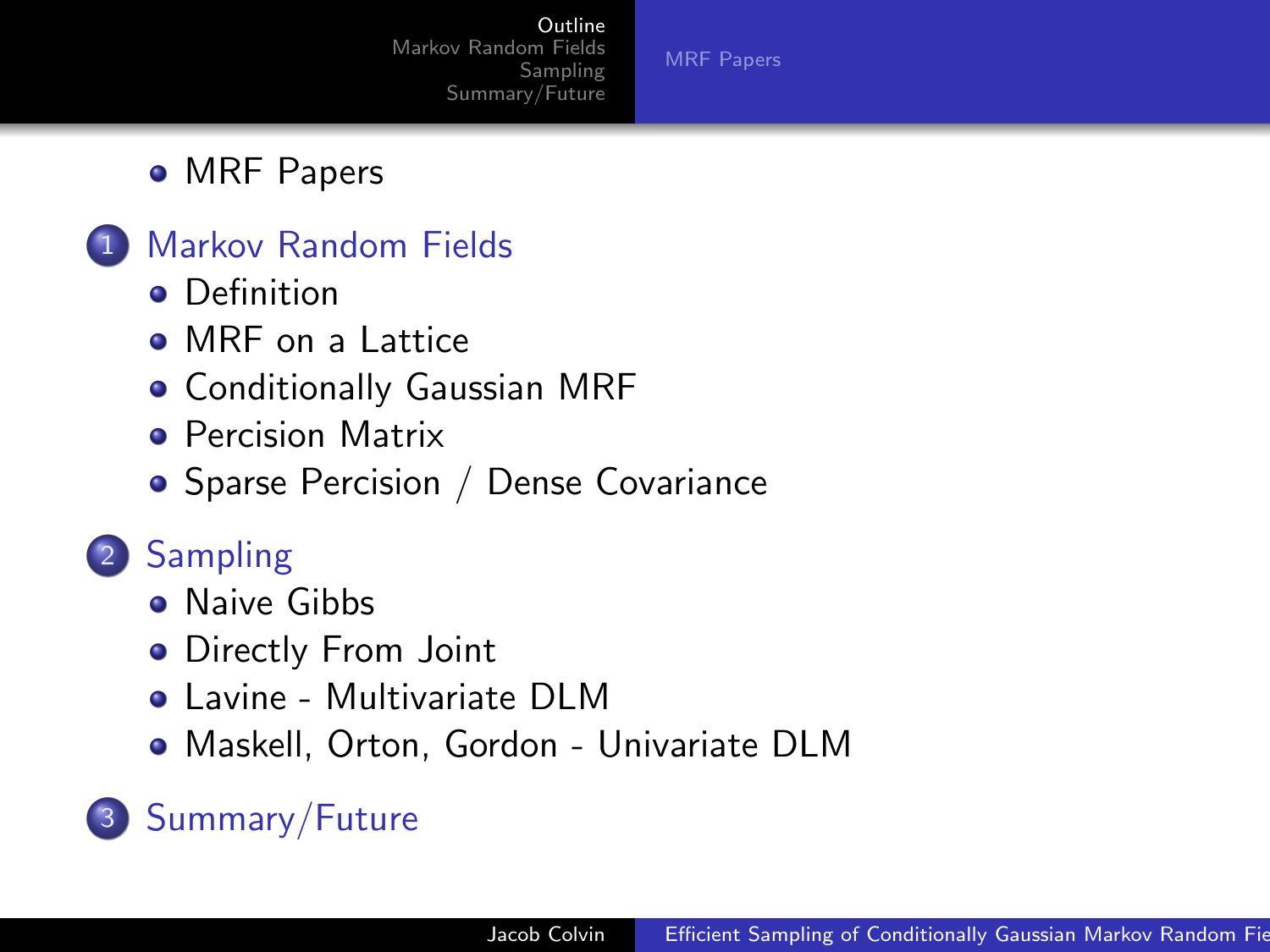<span id="page-2-0"></span>[MRF Papers](#page-2-0)

### MRF Papers

- Another Look at Conditionally Gaussian Markov Random Fields, Michael Lavine, Duke University, 1998
- Fast Sampling of Gaussian Markov Random Fields, Havard Rue, Journal of the Royal Statistical Society. Series B (Statistical Methodology), Vol. 63, No. 2 (2001), pp. 325-338
- Efficient Inference for Conditionally Gaussian Markov Random Fields, Simon Maskell, Matthew Orton, Neil Gordon, Technical Report, University of Cambridge, 2002.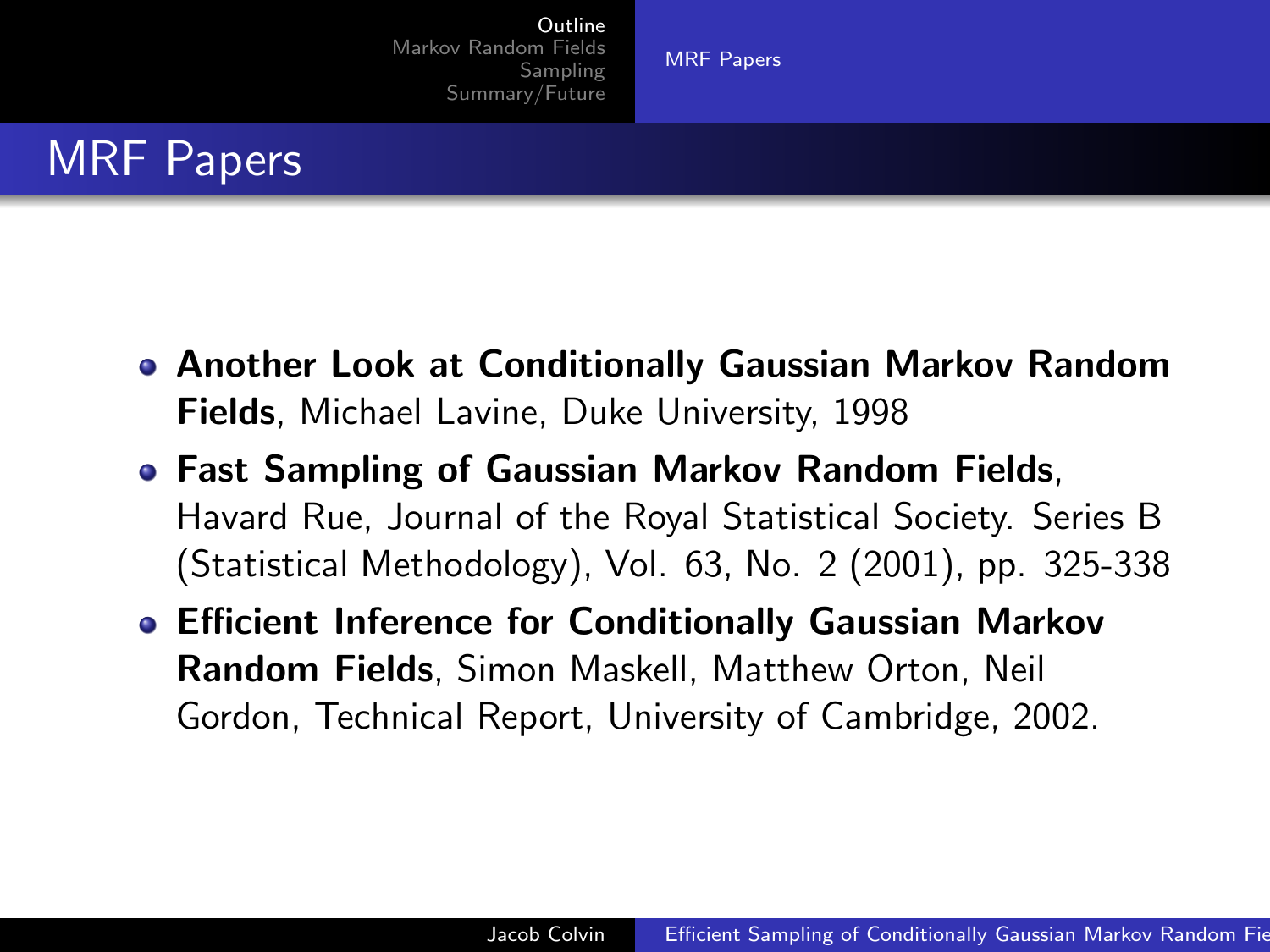[Definition](#page-3-0) [MRF on a Lattice](#page-4-0) [Conditionally Gaussian MRF](#page-5-0) [Percision Matrix](#page-6-0) [Sparse Percision / Dense Covariance](#page-7-0)

Use a local definition to define a global distribution

<span id="page-3-0"></span>
$$
x_i | x_{\partial i} \sim p(x_i | x_{\partial i})
$$
  

$$
y_i | x_i \sim p(y_i | x_i)
$$

 $(\partial i)$  just means the collection of neighbors of i)

- **•** Easy to interpret, expecially spacial structures.
- By Markov property, this can be factored into a joint model.  $X \sim MVN(0, \Sigma) = \prod_{i=1}^{N} p(x_i|x_{\partial i})$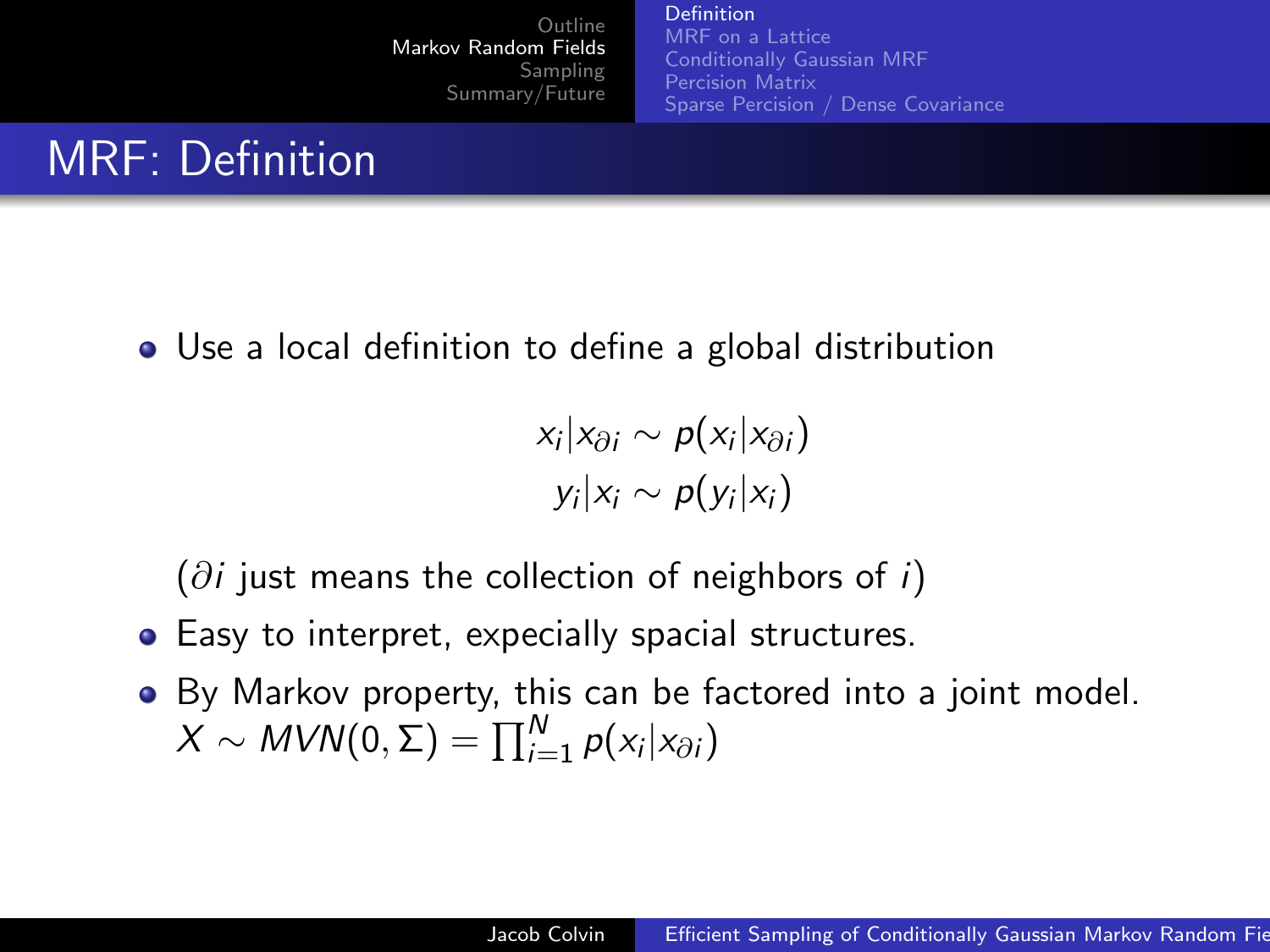[MRF on a Lattice](#page-4-0) [Conditionally Gaussian MRF](#page-5-0) [Percision Matrix](#page-6-0) [Sparse Percision / Dense Covariance](#page-7-0)

## MRF Nearest 4 Neighboorhood

<span id="page-4-0"></span>

- $\bullet$  Because of Markov Property, conditional on row *i*, rows  $i 1$ and  $i + 1$  are independent.
- Columns work the same way.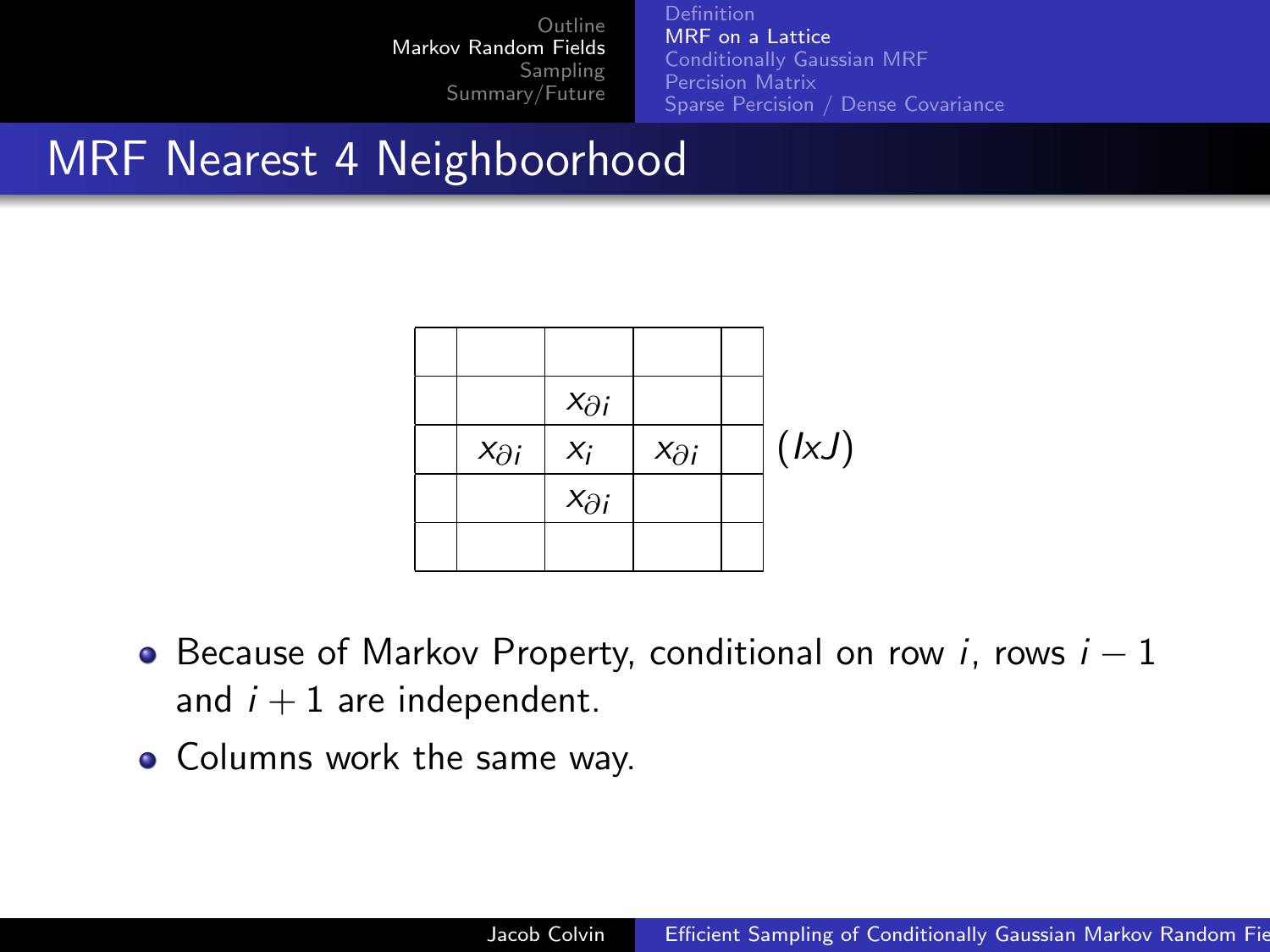[MRF on a Lattice](#page-4-0) [Conditionally Gaussian MRF](#page-5-0) [Percision Matrix](#page-6-0) [Sparse Percision / Dense Covariance](#page-7-0)

### Conditionally Gaussian MRF

$$
x_i | x_{\partial i} \sim N(\bar{x}_{\partial i}, \sigma^2 / N_{\partial i})
$$
  
\n
$$
X \sim MVM(0, \Sigma)
$$
  
\n
$$
\Sigma^{-1} = \sigma^{-2} [T_I \otimes I_J + I_I \otimes T_J]
$$
  
\n
$$
y_i | x_i \sim N(x_i, \tau^2)
$$
  
\n
$$
p(Y|X) \sim N(0, \Sigma^{-1} = \sigma^{-2} (T_I \otimes I_J + I_I \otimes T_J) + \tau^{-2} I_I \otimes I_J)
$$
  
\n
$$
T_k = \begin{bmatrix} 1 & -1 & 0 & \cdots & 0 \\ -1 & 2 & \cdots & \cdots & 0 \\ 0 & \cdots & \cdots & \cdots & 0 \\ \vdots & \vdots & \ddots & \ddots & 0 \\ 0 & \cdots & \cdots & \cdots & 2 & -1 \\ \vdots & \vdots & \ddots & \ddots & \vdots \\ 0 & \cdots & 0 & -1 & 1 \end{bmatrix}_{(kxk)}
$$

<span id="page-5-0"></span>Jacob Colvin **Efficient Sampling of Conditionally Gaussian Markov Random Fie**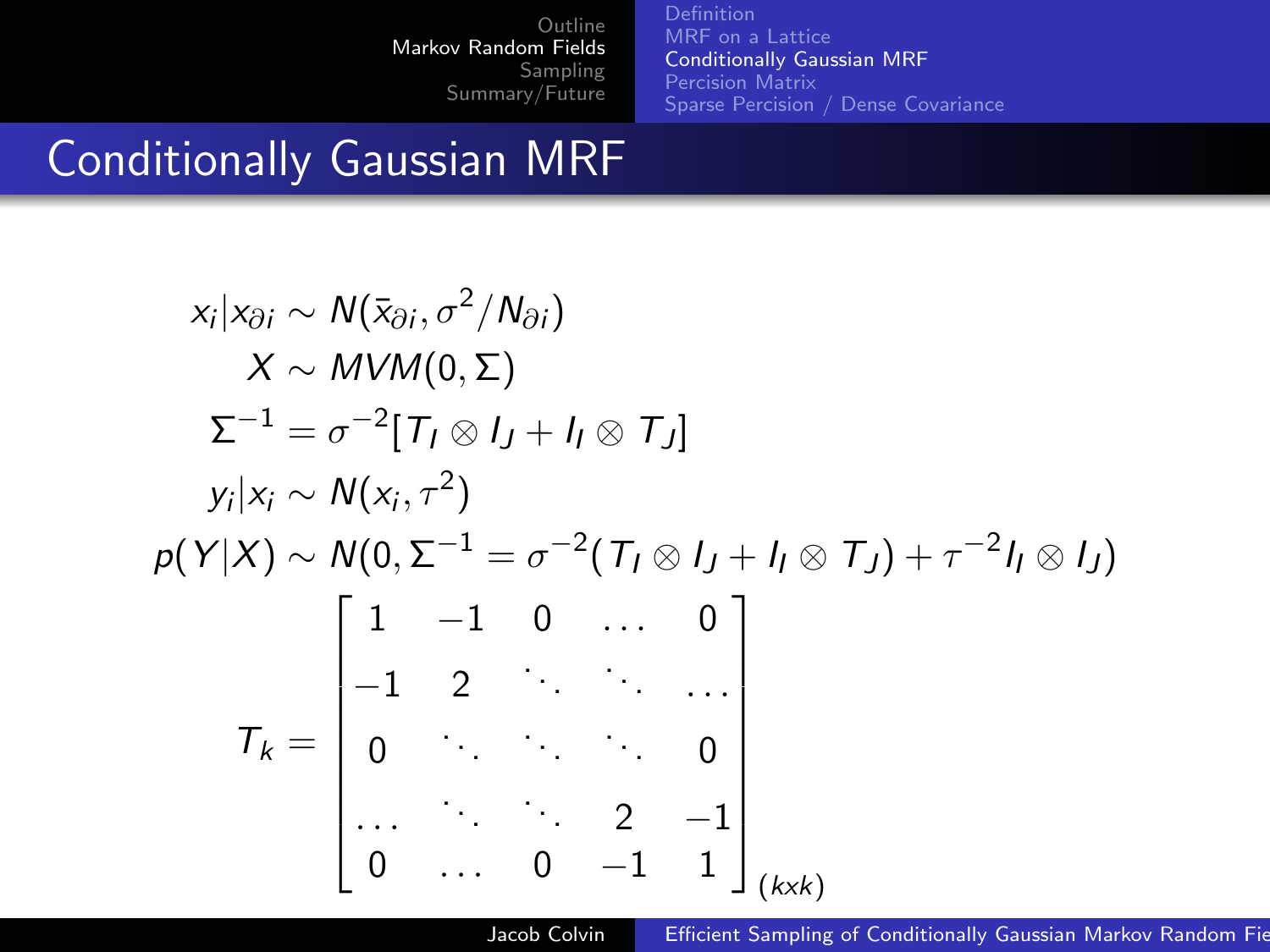[MRF on a Lattice](#page-4-0) [Conditionally Gaussian MRF](#page-5-0) [Percision Matrix](#page-6-0) [Sparse Percision / Dense Covariance](#page-7-0)

### **Matrix**

$$
P_{MRF} = \sigma^{-2} \begin{bmatrix} I_J & -I_J & 0 & \dots & 0 \\ -I_j & 2I_J & \ddots & \ddots & \dots \\ 0 & \ddots & \ddots & 0 \\ \vdots & \ddots & \ddots & 2I_J & -I_J \\ 0 & \dots & 0 & -I_J & I_J \end{bmatrix} + \sigma^{-2} \begin{bmatrix} T_J & 0 & \dots & 0 \\ 0 & \ddots & \ddots & \dots \\ \vdots & \ddots & \ddots & 0 \\ 0 & \dots & 0 & T_J \end{bmatrix}
$$

$$
T_I = \begin{bmatrix} 1 & -1 & 0 & \dots & 0 \\ -1 & 2 & \ddots & \ddots & \dots \\ 0 & \ddots & \ddots & 0 & 0 \\ \vdots & \ddots & \ddots & \ddots & \vdots \\ 0 & \dots & 0 & -1 & 1 \end{bmatrix}, H = \begin{bmatrix} 1 & -1 & 0 & \dots \\ 0 & 1 & -1 & \dots \\ \vdots & \ddots & \ddots & \vdots \\ 0 & \ddots & \ddots & \vdots \\ \vdots & \ddots & \ddots & \vdots \\ 0 & \dots & 0 & -1 & 1 \end{bmatrix}_{(J-1)\times J}
$$

<span id="page-6-0"></span>Jacob Colvin **Efficient Sampling of Conditionally Gaussian Markov Random Fie**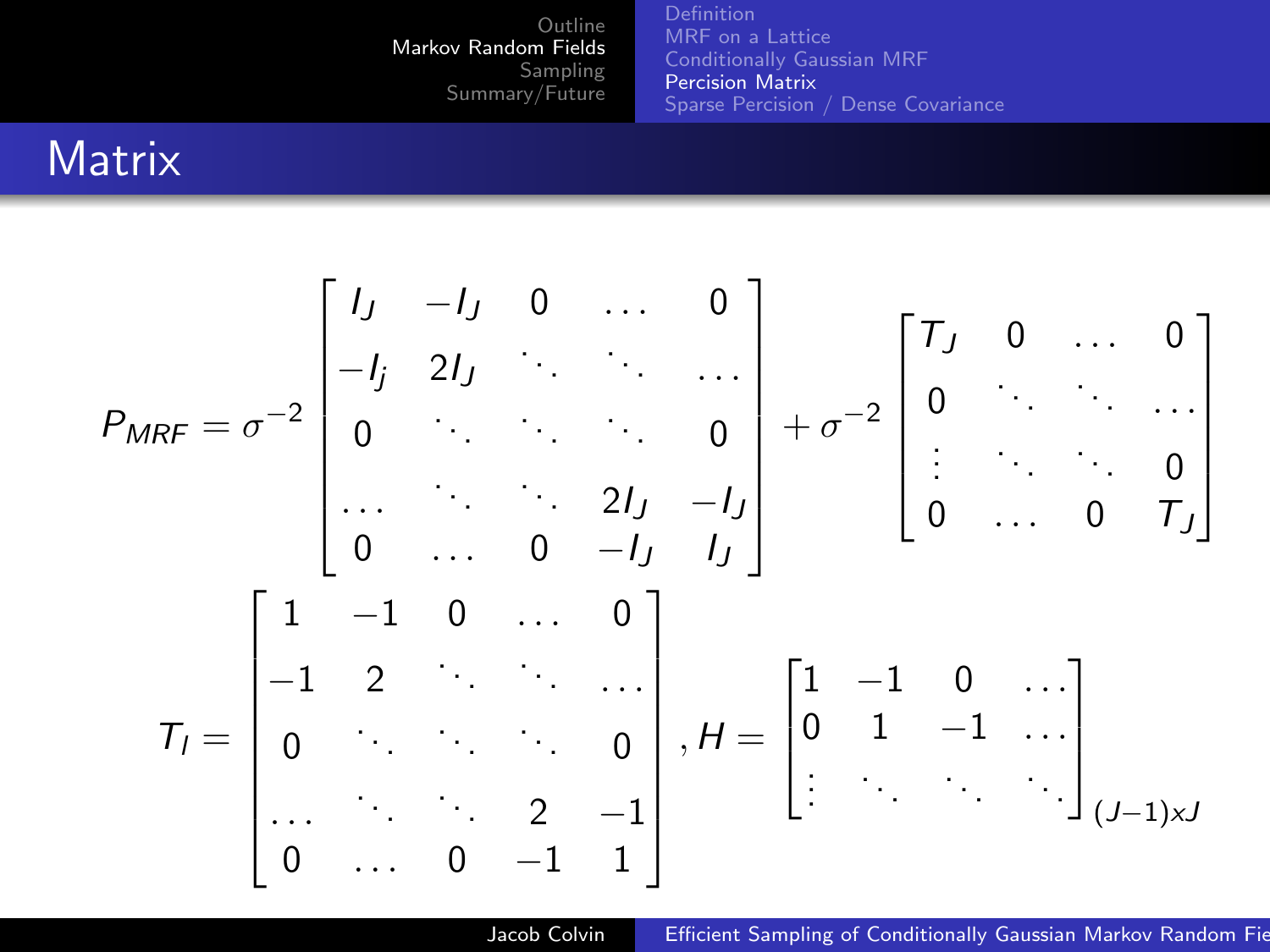<span id="page-7-0"></span>[MRF on a Lattice](#page-4-0) [Conditionally Gaussian MRF](#page-5-0) [Percision Matrix](#page-6-0) [Sparse Percision / Dense Covariance](#page-7-0)

#### Sparse Percision / Dense Covariance

 $(8x8)$  latice grid,  $(64x64)$  Percision/Covariance matrix w/ nugget.

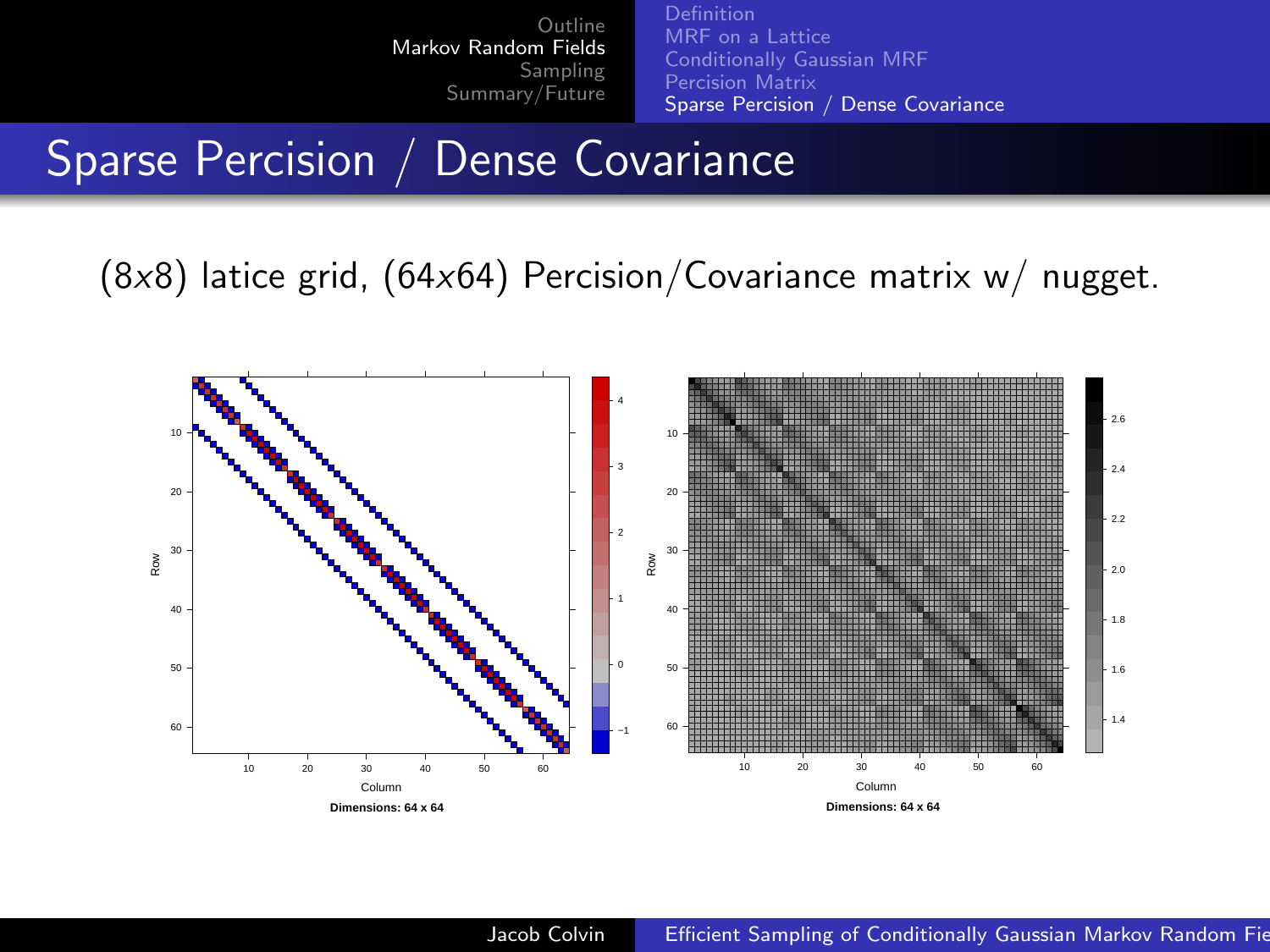<span id="page-8-0"></span>[Naive Gibbs](#page-8-0) [Lavine - Multivariate DLM](#page-12-0) [Maskell, Orton, Gordon - Univariate DLM](#page-14-0)

### Naive Gibbs

- Easy, use the local definition of the MRF
- Horrid mixing, (remember motivation for FFBS).
- Useless to compare run time because the other methods are direct samples.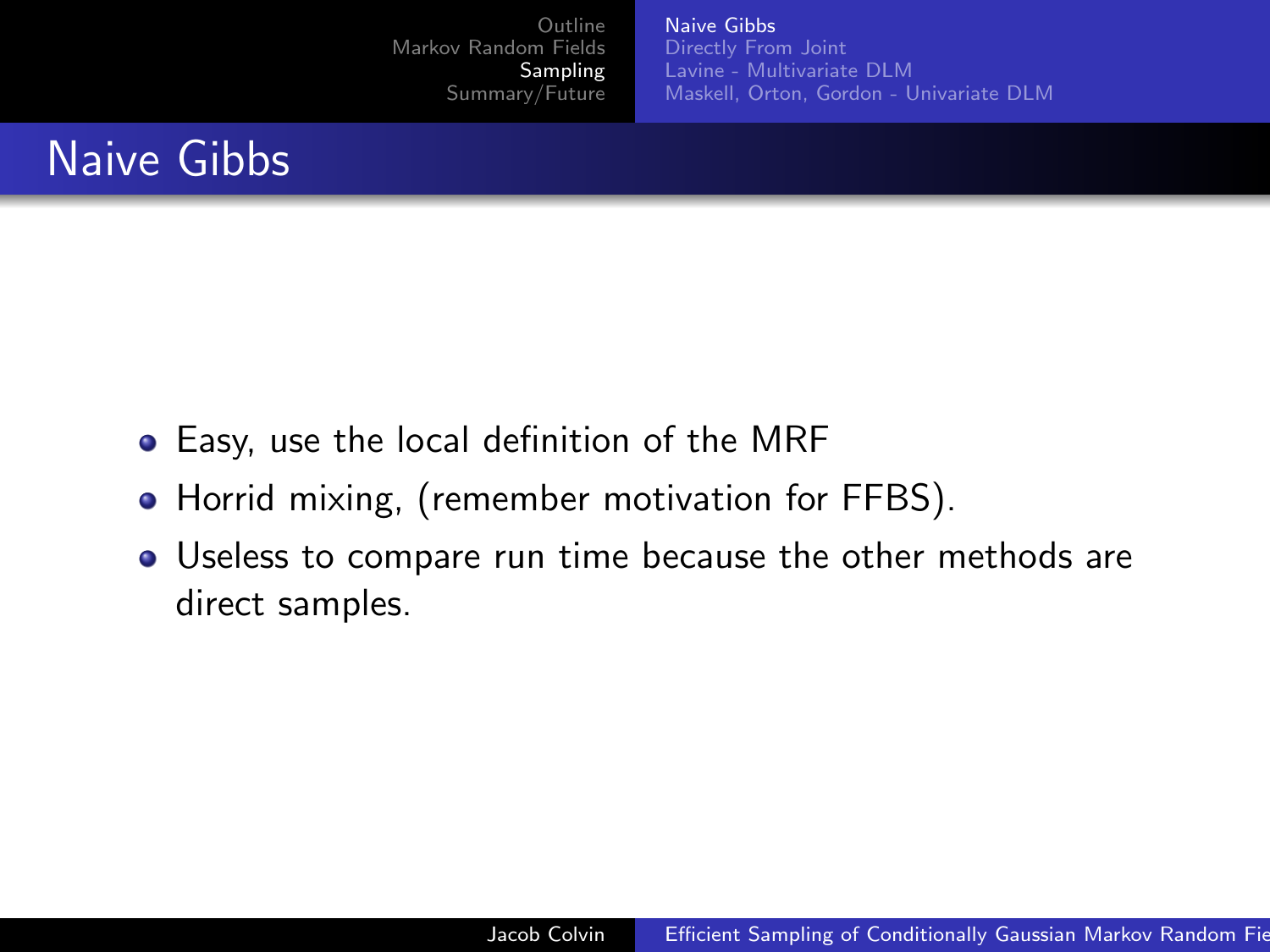<span id="page-9-0"></span>[Naive Gibbs](#page-8-0) [Directly From Joint](#page-9-0) [Lavine - Multivariate DLM](#page-12-0) [Maskell, Orton, Gordon - Univariate DLM](#page-14-0)

### Directly From Joint

- Directly from  $X|Y \sim MVN(\bar{Y}, (P_{MRF} + \tau^{-2}I_{IJ})^{-1})$
- $(P_{MRF}+\tau^{-2}I_{IJ})^{-1}$  is dense, but  $P_{MRF}+\tau^{-2}I_{IJ}$  is sparse.
- If you use dense inversion algorithm,  $O(l^3 J^3)$ .
- Best to use Cholesky decomp on a sparse matrix.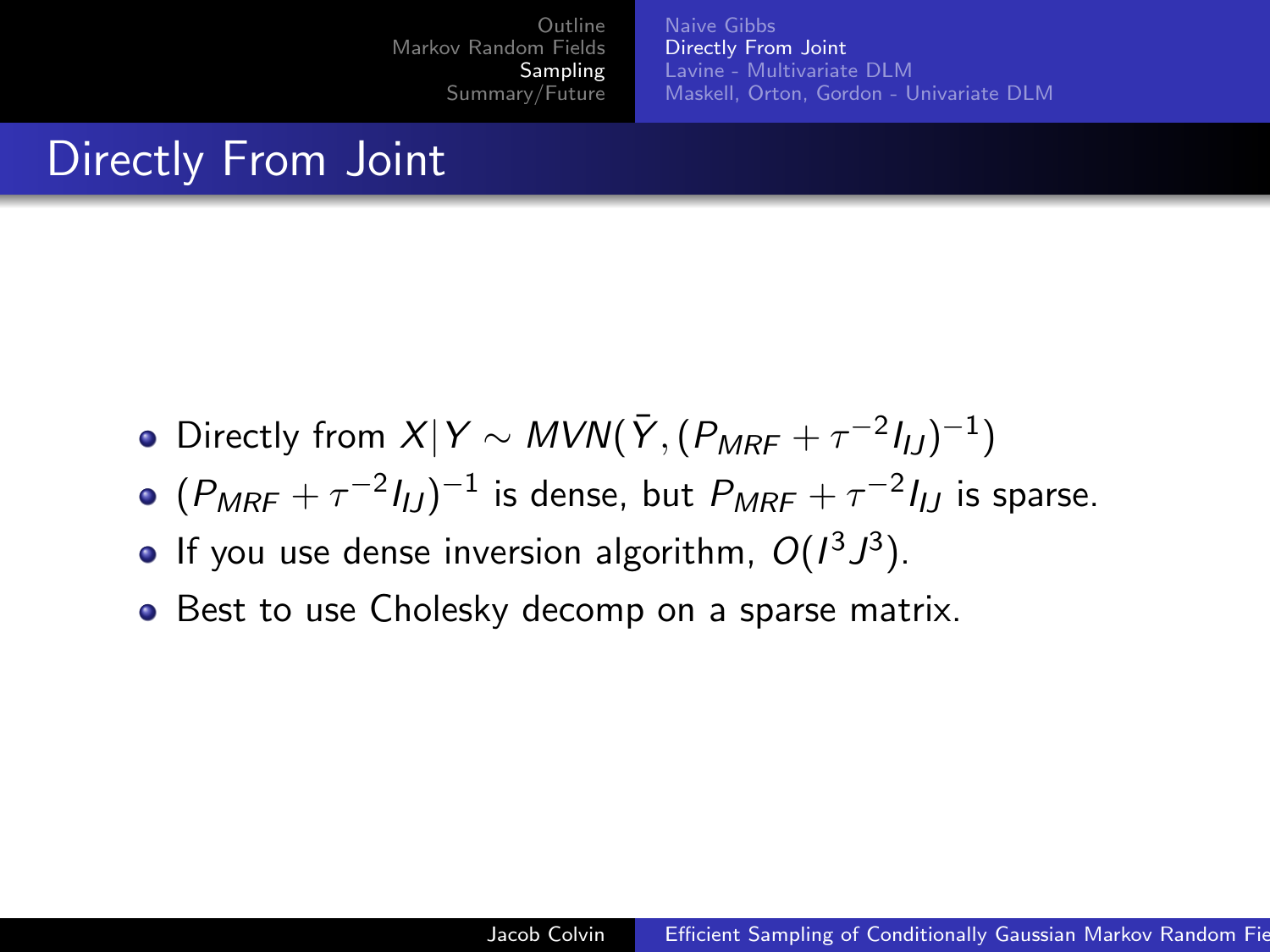[Naive Gibbs](#page-8-0) [Directly From Joint](#page-9-0) [Lavine - Multivariate DLM](#page-12-0) [Maskell, Orton, Gordon - Univariate DLM](#page-14-0)

## Sparse Cholesky

- $\bullet X \sim MVN(0,\Sigma)$
- $X = Az$  where  $\Sigma = AA^t$ , A not unique.

• 
$$
A_{\Sigma} = \text{chol}(\Sigma) = \text{chol}(P^{-1})
$$

$$
\bullet \ \ A_P = (chol(P)^t)^{-1}
$$

- While  $A_\Sigma\not=A_P$ , it is the case that  $\Sigma=A_\Sigma A^t_\Sigma-A_P A^t_P$
- $\bullet$  This way you don't have to invert  $P$ , then do cholesky on a dense Σ, then matrix multiplication.
- Instead, cholesky on sparse  $P$ , then solve the sparse system  $A_P^{-1}$  $_{P}^{-1}x = z.$

(note that in R,  $chol(\Sigma) = A^t$ )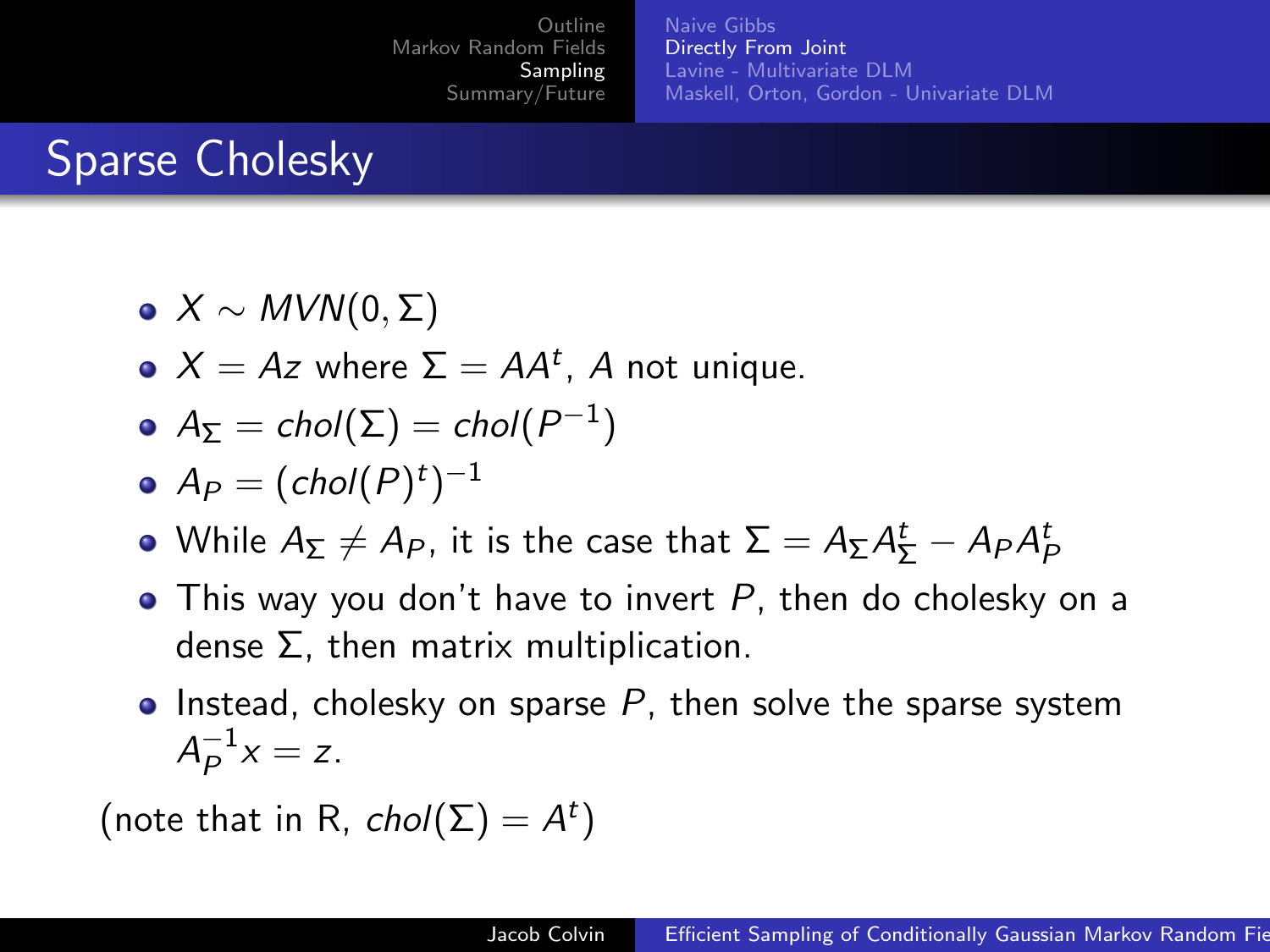[Naive Gibbs](#page-8-0) [Directly From Joint](#page-9-0) [Lavine - Multivariate DLM](#page-12-0) [Maskell, Orton, Gordon - Univariate DLM](#page-14-0)

### Rue - Sparse Matrix

- Rue noted the importance of ordering the percision matrix into a band matrix, but this is only important for a non regular lattice structure.
- Ordering the percision matrix was  $\mathcal{O}(1J^3)$ , and sampling is  $\mathcal{O}(1J^2)$ .
- In the case of a regular latice, it sounds like sampling should be  $\mathcal{O}(1J^2)$ , and no ordering calculations need be made.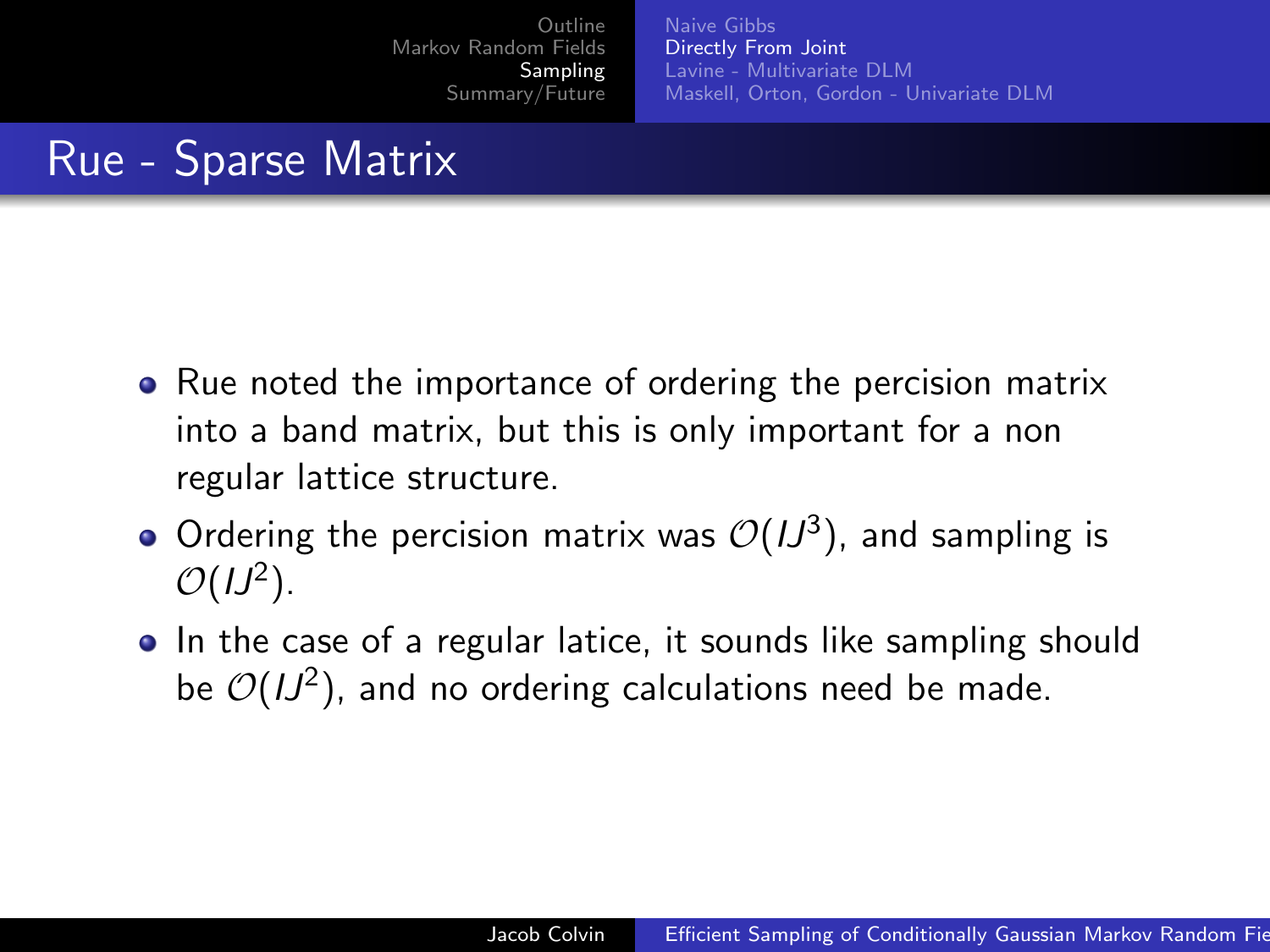<span id="page-12-0"></span>[Naive Gibbs](#page-8-0) [Directly From Joint](#page-9-0) [Lavine - Multivariate DLM](#page-12-0) [Maskell, Orton, Gordon - Univariate DLM](#page-14-0)

### Lavine - Multivariate DLM

IDEA: Convert the MRF  $(lxJ)$  lattice grid into a Multivariate DLM of I time steps and J dimentions.

$$
y_i | x_i \sim N(x_i, \tau^2 I_J) \qquad (\tau^{-2} I_I \otimes I_J, \text{ observations})
$$
  
\n
$$
0 | x_i \sim N(Hx_i, \sigma^2 I_{J-1}) \qquad (\sigma^{-2} I_I \otimes T_J, \text{ pseudo obs})
$$
  
\n
$$
x_i | x_i - 1 \sim N(x_{i-1}, \sigma^2 I_J) \qquad (\sigma^{-2} T_I \otimes I_J, \text{ system})
$$
  
\n
$$
p(x_1) \propto 1
$$
  
\n
$$
p(x_1 | Y_1) = MVN((\sigma^{-2} T_J + \tau^{-2} I_J)^{-1} X, (\sigma^{-2} T_J + \tau^{-2} I_J)^{-1})
$$

where  $H'H = T_J$ .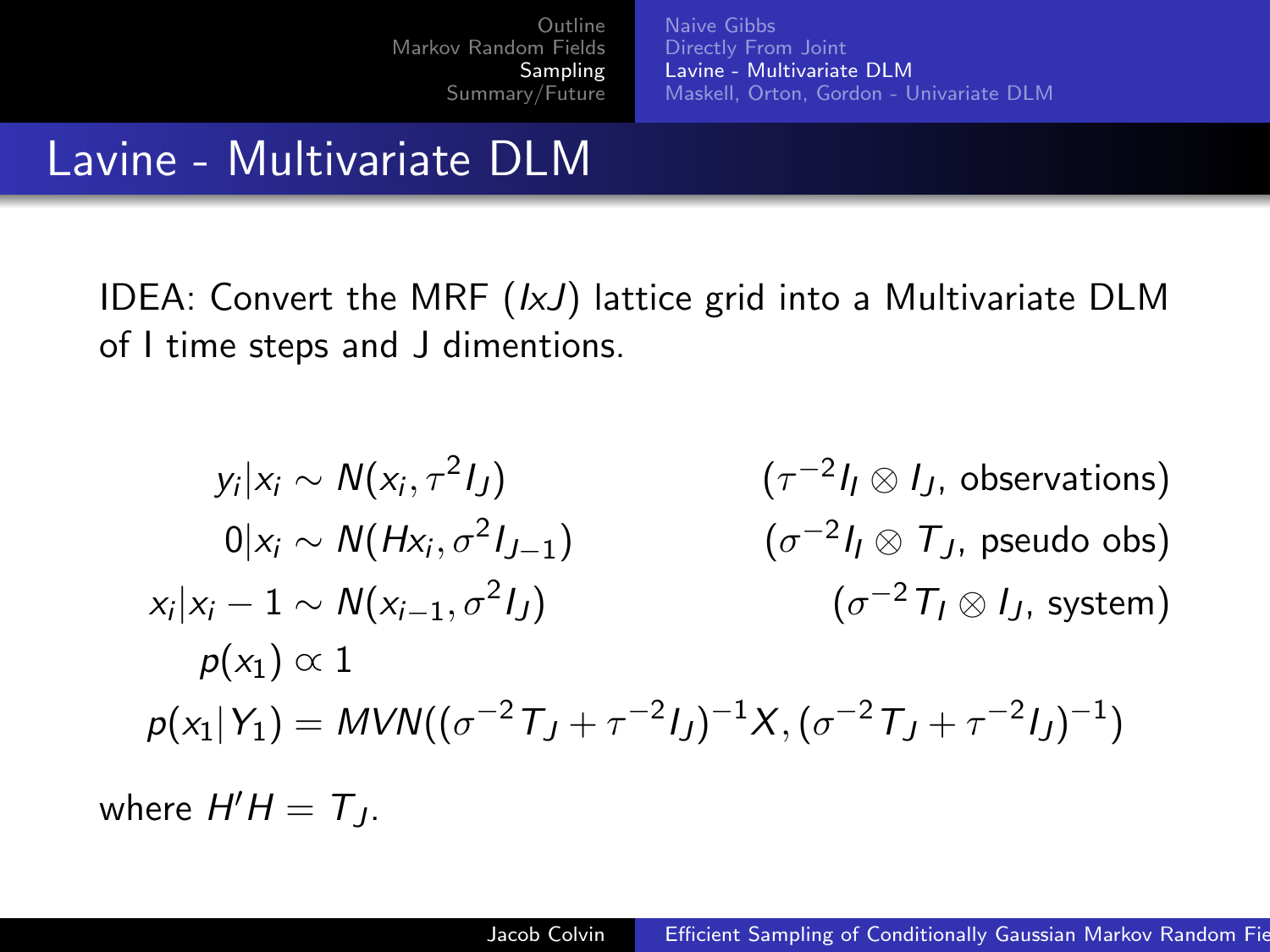[Naive Gibbs](#page-8-0) [Directly From Joint](#page-9-0) [Lavine - Multivariate DLM](#page-12-0) [Maskell, Orton, Gordon - Univariate DLM](#page-14-0)

### Lavine - Multivariate DLM

- Then use DLM theory to do updating, FFBS etc.
- Problem, is the inversion of a dense  $(JxJ)$  covariance matrix for each row. Even with useing Cholesky/SVD instead of direct matrix inversion, this is still  $O(J^3)$  per row, making the algorithm  $O(IJ^3)$  or quadratic with the number of cells for square lattice structures.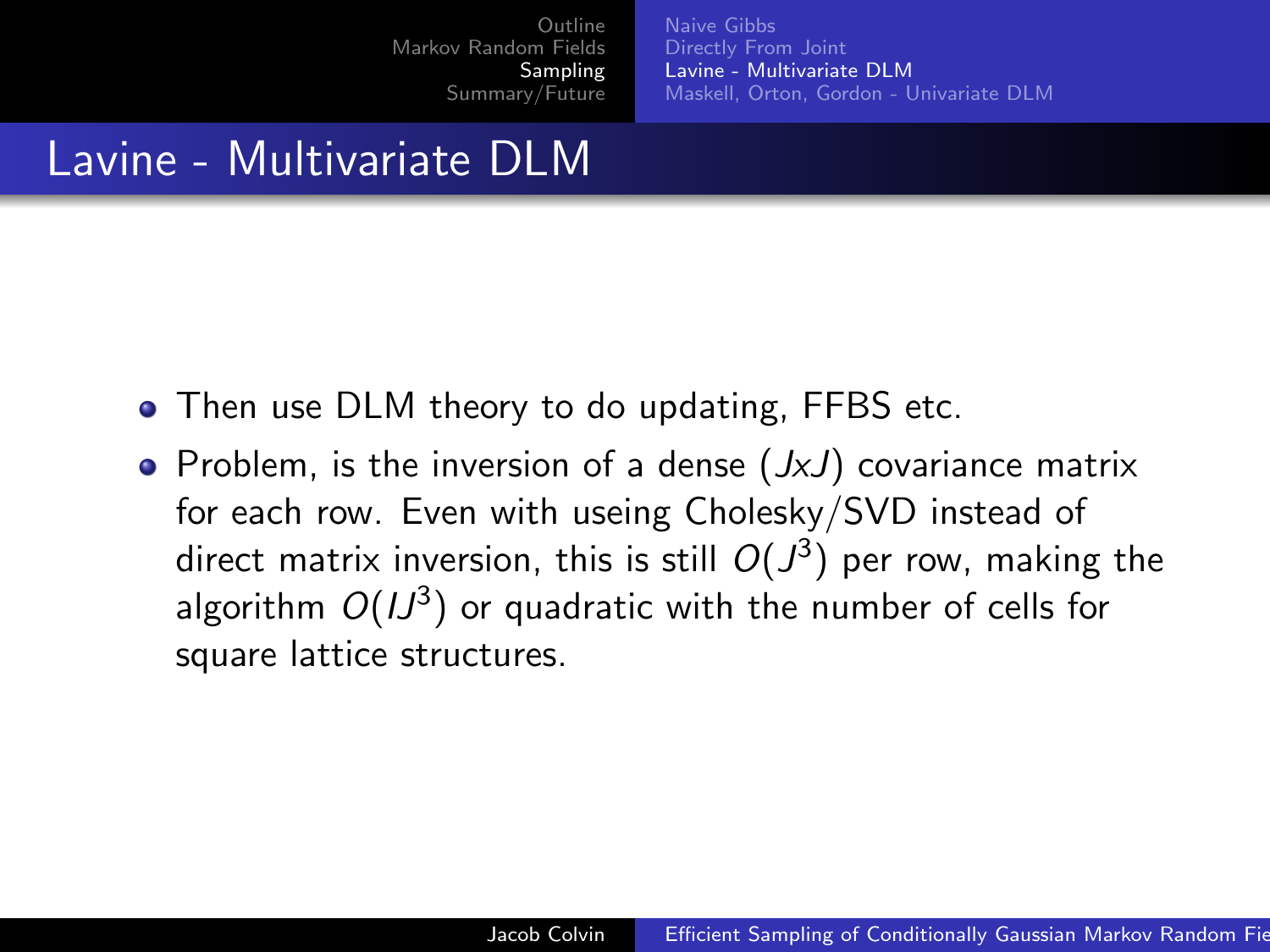[Naive Gibbs](#page-8-0) [Directly From Joint](#page-9-0) [Lavine - Multivariate DLM](#page-12-0) [Maskell, Orton, Gordon - Univariate DLM](#page-14-0)

### Maskell, Orton, Gordon - Univariate DLM

Process each row as follows...

- $\textbf{D} \downarrow$  Predict: generate a prior for  $p(x_{i+1}^{1:J}|y_{1:i}^{1:J})$
- **■**  $\rightarrow$  Update: Forward filter row  $i + 1$  left to right using Kalman Filter/DLM recursion to generate a sequence of filtering densities  $p(x_{i+1}^{1:j}|y_{1:i}^{1:j}, y_{i+1}^{1:j})$
- $\bullet \leftarrow$  Smooth: Smooth backwards to obtain the full joint density  $p(x_{i+1}^{1:J}|y_{1:i+1}^{1:J})$

<span id="page-14-0"></span>

And then backward sample like in FFBS, useing the same intuition.  $O(U)$  !!! - It's linear with the number of pixels or cells in the MRF.